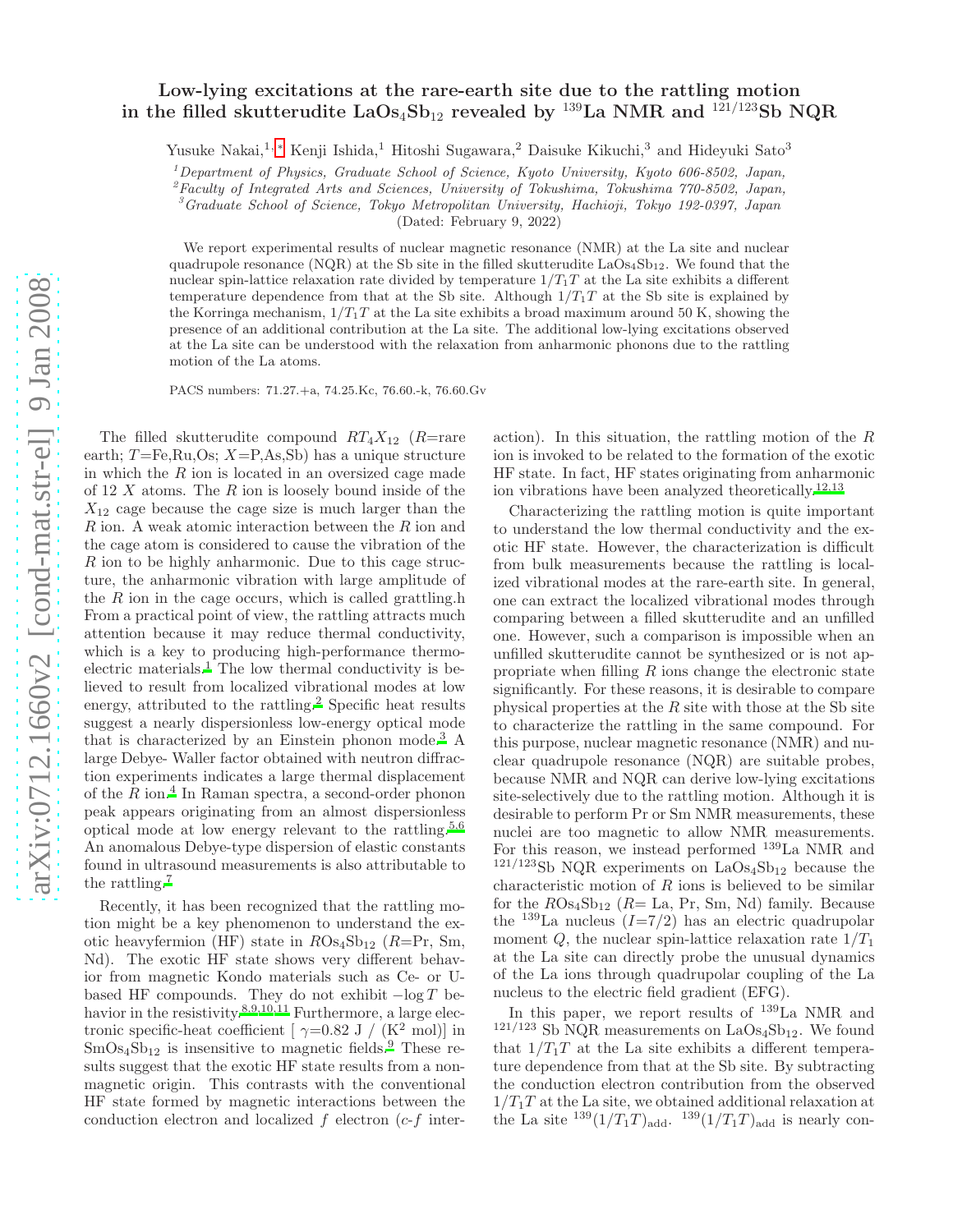

FIG. 1: (Color online) Temperature dependence of  $1/T_1T$  at the La and Sb site under various magnetic fields for La NMR. The broad maximum is found around 50 K only at the La site.

stant at high temperatures and decreases rapidly below about 50 K. We show that this temperature dependence can be explained quantitatively by a recent theoretical calculation based on the Raman process of anharmonic phonons due to the rattling motion.<sup>[14](#page-3-14)</sup> From the present result, we suggest that the low-lying excitations caused by the rattling of  $R$  ions might be important to understand the exotic HF state in  $ROs<sub>4</sub>Sb<sub>12</sub>$  ( $R= Pr$ , Sm, Nd).

Single crystals of  $LaOs<sub>4</sub>Sb<sub>12</sub>$  were grown with the Sb-flux method<sup>[15](#page-3-15)</sup> and were powdered for NMR and NQR measurements. The observation of de Haas-van Alphen oscillations demonstrates that we were using a highquality sample.[15](#page-3-15) NMR and NQR measurements were performed using a conventional pulsed spectrometer in the temperature range of  $T= 0.6$  !–! 250 K using a <sup>3</sup>He-<sup>4</sup>He-dilution refrigerator. The nuclear spin-lattice relaxation rate  $1/T_1$  of La nuclei was measured using the saturation recovery method and was uniquely determined with a single component.  $1/T_1$  of  $^{121}Sb(^{123}Sb)$  NQR was measured around 84 (78) MHz using a  $2\nu_{\Omega}$  (3 $\nu_{\Omega}$ ) transition.<sup>[16](#page-3-16)</sup> The magnetic susceptibility  $\chi$  was measured for the powdered sample with a superconducting quantum interference device (SQUID) magnetometer (Quantum Design MPMS).

Figure 1 shows the temperature dependence of  $1/T_1T$ at the La site under various magnetic fields, along with that at the <sup>121</sup>Sb site (open circles). <sup>121</sup>(1/T<sub>1</sub>T) is con-sistent with the previous report.<sup>[17](#page-3-17)</sup> We found that  $1/T_1T$ at the La and Sb sites exhibits different  $T$  dependences; the broad maximum around 50 K appears only at the La site. This is a marked contrast to the La-based skutterudite LaFe<sub>4</sub>P<sub>12</sub>, in which  $1/T_1$  at both La and P sites exhibits the same temperature dependence.<sup>[18](#page-3-18)[,19](#page-3-19)</sup>

To clarify the origin of the site-dependent  $1/T_1T$ , we measured the bulk susceptibility  $\chi$  and the Knight shift at the La site  $(^{139}K)$  as shown in Fig. 2. From a good linear relation between  $^{139}K$  and  $\chi$ , the temperature dependence of  $\chi$  is not affected by impurity phases, but is



FIG. 2: The  $^{139}$ La Knight shift  $^{139}K$  is plotted against the bulk susceptibility  $\chi$ . The hyperfine coupling constant at the La site is estimated to be  $-10.4 \text{ kOe}/\mu_B$ . Inset: Temperature dependence of  $\chi$  and <sup>139</sup>K.

intrinsic behavior of LaOs<sub>4</sub>Sb<sub>12</sub>. It is shown that  $1/T_1T$ at the Sb site exhibits a temperature dependence similar to  $\chi^2$ , but  $1/T_1T$  at the La site does not. In fact,  $1^{21}(1/T_1T)$  is scaled with  $\chi^2$  as shown in Fig. 3. Furthermore, the  $121/123$ Sb-isotopic ratio of  $1/T_1$  in the whole temperature range is consistent with the case of magnetic relaxations  $\left(=(\frac{121}{\gamma})^{123}\gamma\right)^2=3.4$  as shown in the inset of Fig. 3. These results indicate that  $1/T_1T$  at the Sb site is governed by magnetic fluctuations, which are related to the static susceptibility through the Korringa mechanism. Note that the temperature dependence of  $1/T_1T$  at the Sb site is considered to originate from narrow  $Os-5d$ bands, which is suggested by band calculations.<sup>[20](#page-3-20)</sup> Then, it seems natural to consider that the broad peak of  $1/T_1T$ at the La site is ascribed to additional low-lying excitations at the La site. The field-independent  $1/T_1T$  (see Fig. 1) implies that the lowlying excitations arise from nonmagnetic origin.

Next, we analyze the low-lying excitations using the temperature dependence of  $1/T_1T$  at the La site. We consider that  $1/T_1T$  at the La site is governed not only by the Korringa mechanism but also by local fluctuations of the EFG due to the rattling motion of the La ions. In fact, ultrasonic dispersion is found around 50 K in  $LaOs<sub>4</sub>Sb<sub>12</sub>,<sup>21</sup>$  $LaOs<sub>4</sub>Sb<sub>12</sub>,<sup>21</sup>$  $LaOs<sub>4</sub>Sb<sub>12</sub>,<sup>21</sup>$  which is considered to originate from the rattling motion of the La atoms as in  $\text{Pros}_4\text{Sb}_{12}$ .<sup>[7](#page-3-7)</sup> We assume that the fluctuations of the EFG disappear at low temperatures and that the Korringa mechanism dominates the relaxation at the La site at low temperatures, because  $1/T_1T$  at the La sites becomes constant below 10 K down to 0.6 K as  $1/T_1T$  of <sup>121</sup>Sb does as shown in the inset of Fig. 4. To estimate the contribution from the Korringa law at the La site, we normalized  $1/T_1T$  of <sup>121</sup>Sb to make it equal to that of La below 10 K, as shown in the inset of Fig. 4. Then, we obtained the additional fluctuations  $(1/T_1T)_{\text{add}}$ , which is considered to arise from EFG fluctuations related to the rattling, as shown in Fig. 4: nearly constant at high temperatures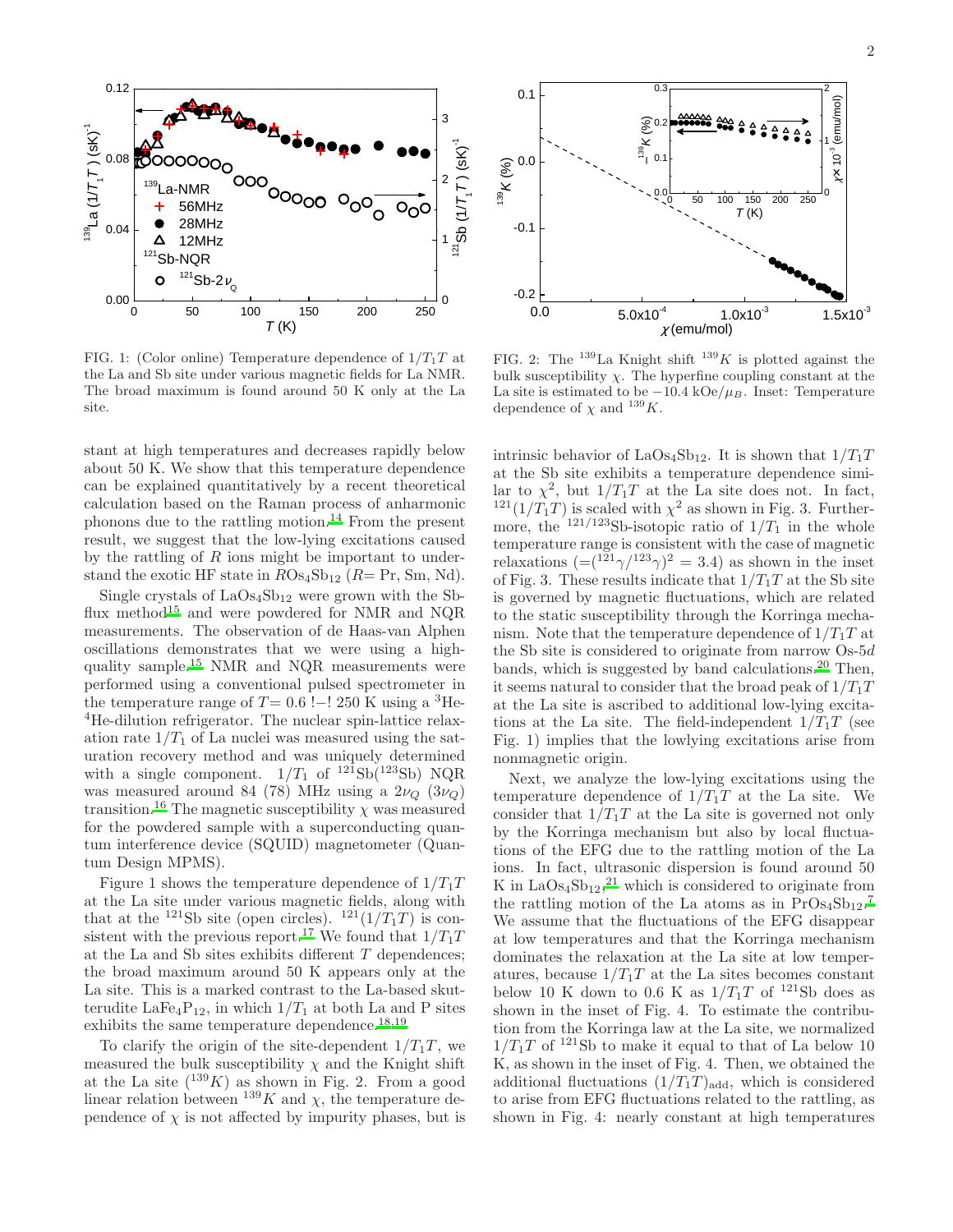

FIG. 3: Plot of  $1/T_1T$  of Sb against  $\chi$  squared. The Korringa relaxation mechanism governs  $1/T_1T$  at the Sb site. Inset: the isotropic ratio of  $1/T_1$  for the Sb nucleus. The dotted (dashed) line shows the squared ratio of the nuclear magnetic (quadrupolar) moments.



FIG. 4: The difference between  $1/T_1T$  of La and normalized  $1/T_1T$  of <sup>121</sup>Sb, which is considered to arise from the rattling motion of the La ions. The solid line is the calculated result cited from Ref. 14  $\beta = 2.0$ ,  $\omega_r(T = 0) = 60$  K, which is consistent with the experimental data.

and decreasing rapidly below 50 K. Nuclear spin relaxation due to phonons is very rare in metals, but the small value of  $(1/\overline{T_1T})_{\text{add}}$  (~ 0.03 s<sup>-1</sup>K<sup>-1</sup>) can be explained in terms of phononic relaxation. In fact, recent observations of NMR relaxation rates at the K site in the  $\beta$ -pyrochlore superconductor  $KOs<sub>2</sub>O<sub>6</sub>$  have been demonstrated to be entirely dominated by the vibration of the K ion via cou-pling of the EFG to the nuclear quadrupole moment.<sup>[22](#page-3-22)</sup> The phononic contribution at the <sup>41</sup>K site in  $KOs<sub>2</sub>O<sub>6</sub>$ is  $1/T_1T \sim 0.009$ s<sup>-1</sup>K<sup>-1</sup>, which is the same order of magnitude as  $(1/T_1T)_{\text{add}}$  at the La site in LaOs<sub>4</sub>Sb<sub>12</sub>. However, the EFG fluctuations of the La atom are not the usual harmonic phonons. If one assumes NMR relaxation from the Raman process of harmonic phonons, the obtained temperature dependence of  $(1/T_1T)_{\text{add}}$  cannot be explained:  $1/T_1T$  is proportional to T at high temperatures in the Raman process for harmonic phonons.[23](#page-3-23)

The inconsistency invokes the need to take into account the anharmonicity that is one of the important characteristics of the rattling motion.

Quite recently, Dahm and Ueda calculated NMR relaxation due to coupling to a strongly anharmonic and damped phonon mode, and explained successfully the temperature dependence of  $1/T_1$  at the K site in  $KOs<sub>2</sub>O<sub>6</sub>$ .<sup>[14](#page-3-14)</sup> In their notation, their Hamiltonian including anharmonic term is described as follows:

$$
H = \frac{p^2}{2M} + \frac{1}{2}ax^2 + \frac{1}{4}bx^4,
$$
 (1)

They treat this Hamiltonian in a self-consistent quasiharmonic approximation, resulting in an effective harmonic Hamiltonian

$$
H = \frac{p^2}{2M} + \frac{1}{2}M\omega_0^2 x^2,
$$
 (2)

where the effective phonon frequency is  $\omega_0$ . Then they obtained a nonlinear equation of  $\omega_0$ :

$$
\left(\frac{\omega_0}{\omega_{00}}\right)^2 = 1 + \beta \frac{\omega_{00}}{\omega_0} \left(\frac{1}{e^{\hbar \omega_0 / k_B T} - 1} + \frac{1}{2} - \frac{1}{2} \frac{\omega_0}{\omega_{00}}\right) (3)
$$

where  $\beta$  represents the magnitude of anharmonicity and  $\omega_{00} = \omega_0(T = 0)$ . This equation demonstrates that the effective phonon frequency  $\omega_0$  has a notable temperature dependence due to the anharmonicity (see Fig. 1 in Ref. 14). Due to the anharmonicity of the phonon mode, the temperature dependence of  $1/T_1T$  for the Raman process is qualitatively different from that of harmonic phonons.  $1/T_1T \propto T$  at high temperature for harmonic phonons changes to  $1/T_1T \sim$ const at high T for anharmonic phonons. They pointed out that the twophonon Raman process dominates NMR relaxation instead of the direct process. The frequency-independent  $1/T_1T$  at the La site (see Fig. 1) is consistent with the Raman process as studied in Ref. 23. The solid line in Fig. 4 is a calculation in Ref. 14 assuming  $\beta = 2.0$ ,  $\omega_0(T=0) = 60$  K. The calculation is consistent with the experimental data. Furthermore, the low temperature value of the obtained phonon frequency  $\omega_0(T=0) = 60$ K is quite consistent with a low Einstein temperature of 59 K reported in specific-heat experiments,  $3$  a flat phonon-dispersion energy about 50 K deduced from the second-order phonon peak related to vibration of the La ions in Raman scattering experiments,  $5,6$  $5,6$  and about 5 meV ( $\sim$  60 K) by ab initio calculation.<sup>[24](#page-3-24)</sup> In their calculation, anharmonicity (corresponds to  $\beta$ ) plays a crucial role to account for the observed temperature dependence of NMR relaxation. The anharmonicity in the  $Os<sub>4</sub>Sb<sub>12</sub>$ family actually has been observed experimentally from neutron[25](#page-3-25)[,26](#page-3-26) and Raman scattering measurements.[27](#page-3-27) The value of  $\beta = 2.0$  in LaOs<sub>4</sub>Sb<sub>12</sub> is smaller than that of  $KOs<sub>2</sub>O<sub>6</sub>(\beta = 6.27)$ , suggesting that the anharmonicity of  $LaOs<sub>4</sub>Sb<sub>12</sub>$  is smaller than that of  $KOs<sub>2</sub>O<sub>6</sub>$ . This is reasonably understood by the fact that the mass of the K ion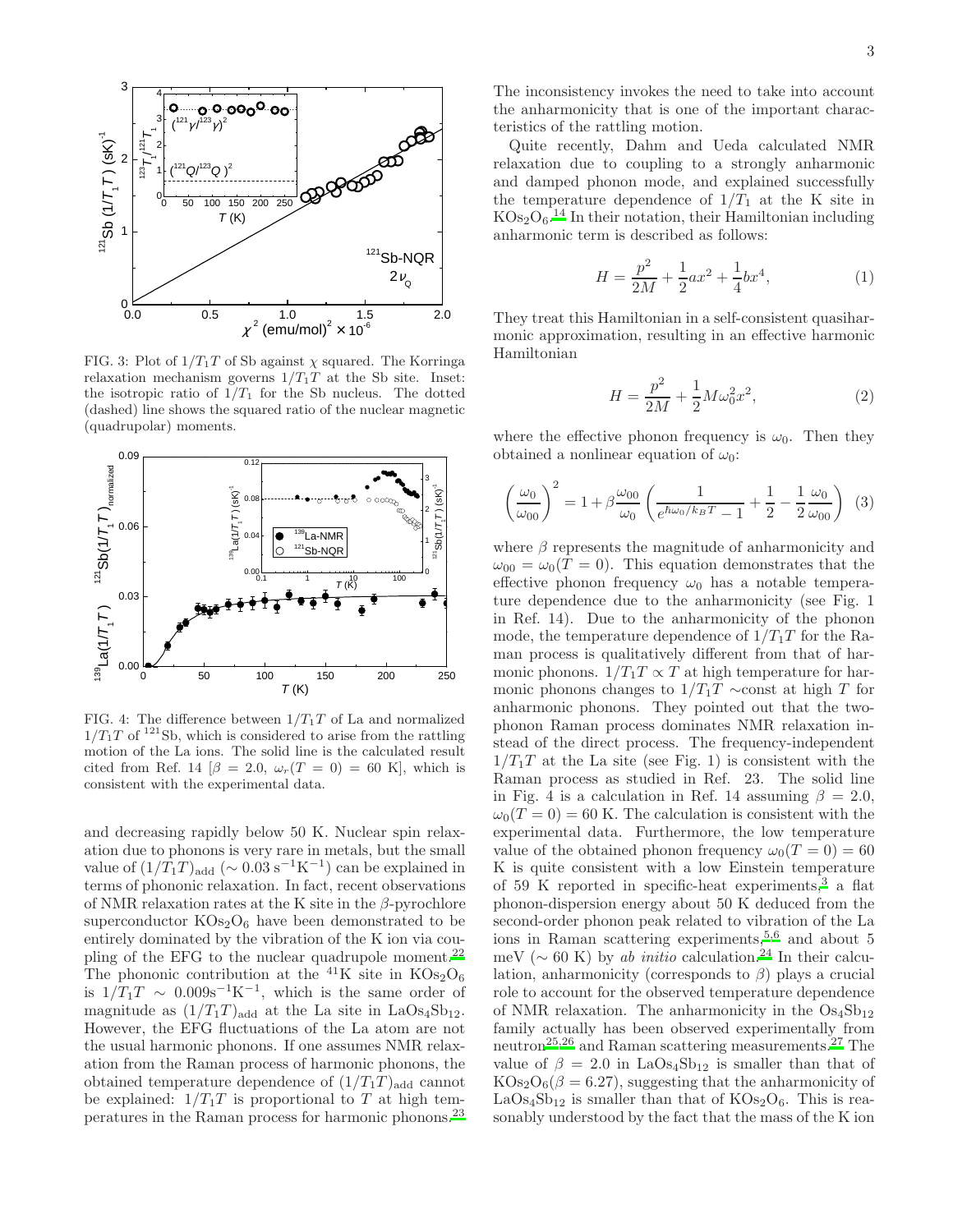is much smaller than that of the La ion. The temperature dependence of the resistivity suggests a stronger anharmonicity in  $KOs<sub>2</sub>O<sub>6</sub>$  than in LaOs<sub>4</sub>Sb<sub>12</sub>. A concavedownward temperature dependence is observed in the resistivity in  $KOs_2Sb_{12}^{28}$  $KOs_2Sb_{12}^{28}$  $KOs_2Sb_{12}^{28}$ , which is considered to be related to anharmonic phonons, but just a small shoulder is observed in  $LaOs<sub>4</sub>Sb<sub>12</sub>$ .<sup>[29](#page-3-29)</sup> Therefore, we consider that the additional relaxation at the La site in  $LaOs<sub>4</sub>Sb<sub>12</sub>$  originates from the anharmonic phonons due to the rattling motion.

The localized and strongly anharmonic phonon modes of the rare-earth ions observed in  $LaOs<sub>4</sub>Sb<sub>12</sub>$  are presumably a common feature in the  $Os<sub>4</sub>Sb<sub>12</sub>$  cage. We consider that the rattling motion is related to the exotic HF state in  $ROs<sub>4</sub>Sb<sub>12</sub>$  ( $R= Pr$ , Sm, and Nd). In fact, a large mass enhancement is observed in  $KOs<sub>2</sub>O<sub>6</sub>$ , in which active rat-tling motion is expected.<sup>[30](#page-4-0)</sup> If the rattling is related to the formation of the heavy-electron mass, the rattling motion of f electrons at rare-earth sites would be important for the exotic HF state in  $ROs<sub>4</sub>Sb<sub>12</sub>$ , because such exotic HF behavior is not observed in  $LaOs<sub>4</sub>Sb<sub>12</sub>$  without f electrons.<sup>[29](#page-3-29)</sup> Very recently, NQR measurements surements on  $SmOs<sub>4</sub>Sb<sub>12</sub>$  have suggested that charge fluctuations originating from the rattling motion of Sm ions might play an important role in forming the exotic HF state.[31](#page-4-1) Elucidating the relationship between the rattling

motion of the  $f$  electrons and the exotic HF state is a fascinating problem in  $ROs<sub>4</sub>Sb<sub>12</sub>$  (R=Pr, Sm, and Nd), which deserves the further experimental and theoretical study.

In conclusion, on the basis of the different temperature dependence of  $1/T_1T$  at the La and Sb sites, we found that additional low-lying excitations at the La site exist in LaOs<sub>4</sub>Sb<sub>12</sub>. The temperature dependence of  $1/T_1T$  at the La site is consistently understood in terms of the Raman process of anharmonic phonons, attributed to the rattling motion of the La ions. The low-lying excitations caused by the rattling are suggested to be related to the exotic heavy-fermion state in the  $ROs<sub>4</sub>Sb<sub>12</sub>$  family. Further study is required to clarify the relationship.

We thank T. Dahm and M. Takigawa for valuable discussions. Two of the authors (Y.N. and K.I.) thank K. Kitagawa and Y. Maeno for their experimental support. This work was supported by a Grant-in-Aid for the 21st Century COE gCenter for Diversity and Universality in Physicsh from the Ministry of Education, Culture, Sports, Science and Technology (MEXT) of Japan, by Grants-in-Aid for Scientific Research from the Japan Society for the Promotion of Science (JSPS), and by Grantsin-Aid for Scientific Research in Priority Area gSkutteruditeh (Nos. 16037208 and 15072206).

- ∗ nakai@scphys.kyoto-u.ac.jp
- <span id="page-3-1"></span><span id="page-3-0"></span> $1$  B. C. Sales, D. Mandrus, and R. K. Williams, Science 272. 1325 (1996).
- <span id="page-3-2"></span><sup>2</sup> V. Keppens, D. Mandrus, B. C. Sales, B. C. Chakoumakos, P. Dai, R. Coldea, M. B. Maple, D. A. Gajewski, E. J. Freeman, and S. Bennington, Nature 395, 876 (1998).
- <span id="page-3-3"></span><sup>3</sup> H. Harima and K. Takegahara, Physica B **383**, 93 (2006).<br><sup>4</sup> K. Kaneko N. Metoki, T. D. Matsuda, and M. Kohri, J.
- <span id="page-3-4"></span><sup>4</sup> K. Kaneko, N. Metoki, T. D. Matsuda, and M. Kohgi, J. Phys. Soc. Jpn 75, 034701 (2006).
- <span id="page-3-5"></span><sup>5</sup> N. Ogita, R. Kojima, Y. Takasu, T. Hasegawa, T. Kondo, M. Udagawa, N. Takeda, T. Ikeno, K. Ishikawa, H. Sugawara, et al., J. Magn. Magn. Mater. 310, 948 (2007).
- <span id="page-3-6"></span><sup>6</sup> N. Ogita, T. Kondo, T. Hasegawa, Y. Takasu, M. Udagawa, N. Takeda, K. Ishikawa, H. Sugawara, D. Kikuchi, H. Sato, et al., Physica B 383, 128 (2006).
- <span id="page-3-7"></span><sup>7</sup> T. Goto, Y. Nemoto, K. Sakai, T. Yamaguchi, M. Akatsu, T. Yanagisawa, H. Hazama, K. Onuki, H. Sugawara, and H. Sato, Phys. Rev. B 69, 180511(R) (2004).
- <span id="page-3-8"></span><sup>8</sup> E. D. Bauer, N. A. Frederick, P.-C. Ho, V. S. Zapf, and M. B. Maple, Phys. Rev. B 65, 100506(R) (2002).
- <span id="page-3-9"></span>9 S. Sanada, Y. Aoki, H. Aoki, A. Tsuchiya, D. Kikuchi, H. Sugawara, and H. Sato, J. Phys. Soc. Jpn 74, 246 (2005).
- <span id="page-3-10"></span><sup>10</sup> H. Sugawara, M. Kobayashi, S. Osaki, S. R. Saha, T. Namiki, Y. Aoki, and H. Sato, Phys. Rev. B 72, 014519 (2005).
- <span id="page-3-11"></span><sup>11</sup> P.-C. Ho, W. M. Yuhasz, N. P. Butch, N. A. Frederick, T. A. Sayles, J. R. Jeffries, M. B. Maple, J. B. Betts, A. H. Lacerda, P. Rogl, et al., Phys. Rev. B 72, 094410 (2005).
- <span id="page-3-12"></span><sup>12</sup> K. Hattori, Y. Hirayama, and K. Miyake, J. Phys. Soc. Jpn 74, 3306 (2005).
- <span id="page-3-13"></span> $13$  K. Mitsumoto and Y. Ono, Physica C 426-431, 330 (2005).
- <span id="page-3-14"></span><sup>14</sup> T. Dahm and K. Ueda, Phys. Rev. Lett. 99, 187003 (2007).
- <span id="page-3-15"></span><sup>15</sup> H. Sugawara, S. Osaki, S. R. Saha, Y. Aoki, H. Sato, Y. Inada, H. Shishido, R. Settai, Y. Ōnuki, H. Harima, et al., Phys. Rev. B 66, 220504(R) (2002).
- <span id="page-3-16"></span><sup>16</sup> M. Yogi, T. Nagai, Y. Imamura, H. Mukuda, Y. Kitaoka, D. Kikuchi, H. Sugawara, Y. Aoki, H. Sato, and H. Harima, J. Phys. Soc. Jpn 75, 124702 (2006).
- <span id="page-3-17"></span><sup>17</sup> H. Kotegawa, M. Yogi, Y. Imamura, Y. Kawasaki, G.-q. Zheng, Y. Kitaoka, S. Ohsaki, H. Sugawara, Y. Aoki, and H. Sato, Phys. Rev. Lett. 90, 027001 (2003).
- <span id="page-3-18"></span><sup>18</sup> Y. Nakai, K. Ishida, D. Kikuchi, H. Sugawara, and H. Sato, J. Phys. Soc. Jpn 74, 3370 (2005).
- <span id="page-3-19"></span><sup>19</sup> Y. Nakai, K. Ishida, K. Magishi, H. Sugawara, D. Kikuchi, and H. Sato, J. Magn. Magn. Mater. 310, 255 (2007).
- <span id="page-3-20"></span> $20$  H. Harima and K. Takegahara, Physica C 388-389, 555 (2003).
- <span id="page-3-21"></span><sup>21</sup> Y. Nemoto, private communications.<br><sup>22</sup> M. Voshida K. Arai, R. Kaido, M. Ta
- <span id="page-3-22"></span><sup>22</sup> M. Yoshida, K. Arai, R. Kaido, M. Takigawa, S. Yonezawa, Y. Muraoka, and Z. Hiroi, Physical Review Letters 98, 197002 (2007).
- <span id="page-3-23"></span><sup>23</sup> J. V. Kranendonk, Physica 205, 781 (1954).
- <span id="page-3-24"></span><sup>24</sup> T. Hasegawa, private communications.
- <span id="page-3-25"></span><sup>25</sup> K. Iwasa, M. Kohgi, H. Sugawara, and H. Sato, Physica B 378-380, 194 (2006).
- <span id="page-3-26"></span><sup>26</sup> K. Kaneko, private communications.
- <span id="page-3-27"></span><sup>27</sup> M. Udagawa, private communications.
- <span id="page-3-28"></span><sup>28</sup> Z. Hiroi, S. Yonezawa, J. Yamamura, T. Muramatsu, and Y. Muraoka, J. Phys. Soc. Jpn 75, 1682 (2005).
- <span id="page-3-29"></span><sup>29</sup> H. Sugawara, M. Kobayashi, S. Osaki, S. R. Saha,